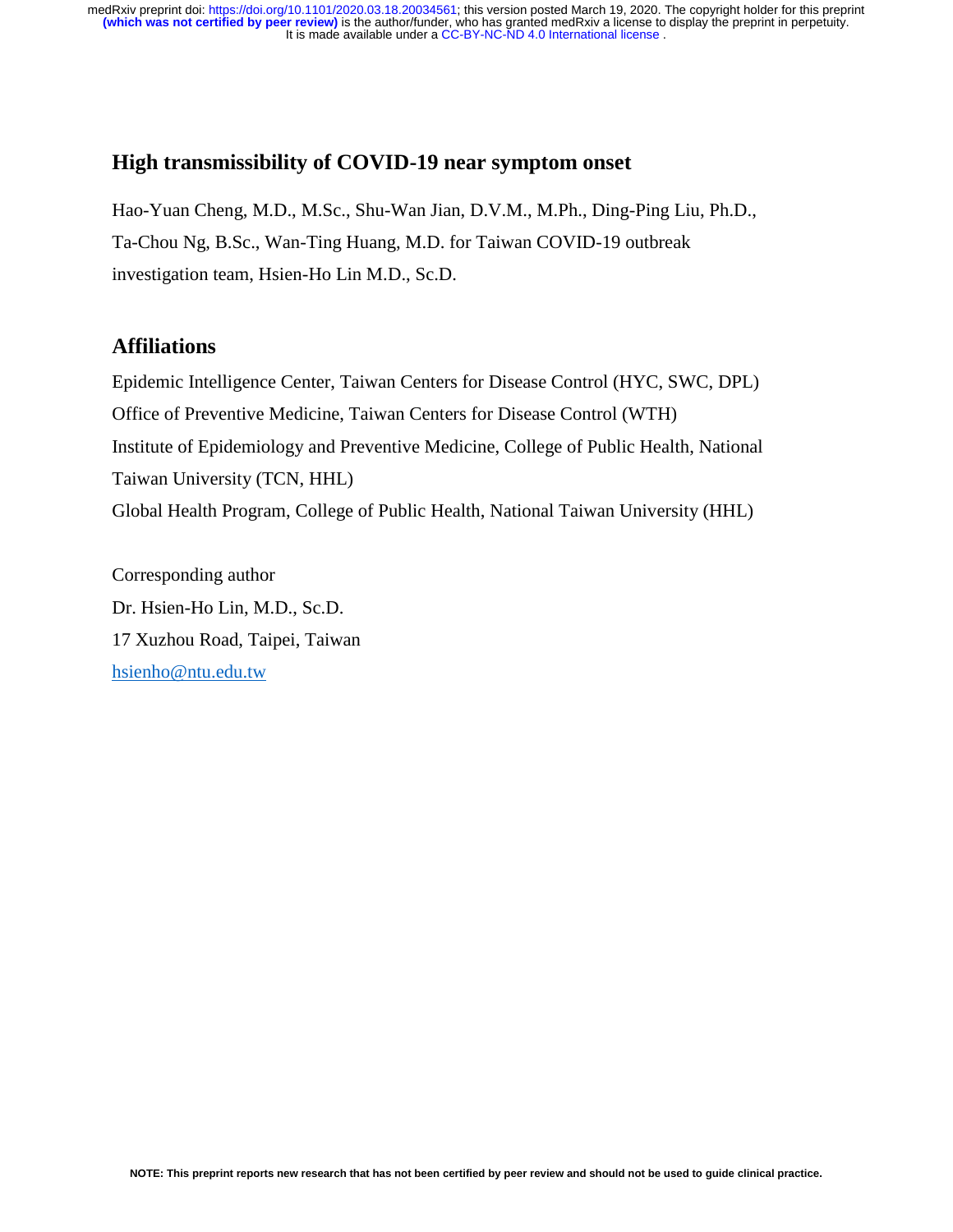## **Abstract**

#### **Background**

The dynamics of coronavirus disease 2019 (COVID-19) transmissibility after symptom onset remains unknown.

#### **Methods**

We conducted a prospective case-ascertained study on laboratory-confirmed COVID-19 cases and their contacts. Secondary clinical attack rate (considering symptomatic cases only) was analyzed for different exposure windows after symptom onset of index cases and for different exposure settings.

#### **Results**

Thirty-two confirmed patients were enrolled and 12 paired data (index-secondary cases) were identified among the 1,043 contacts. The secondary clinical attack rate was 0.9% (95% CI 0.5–1.7%). The attack rate was higher among those whose exposure to index cases started within five days of symptom onset (2.4%, 95% CI 1.1–4.5%) than those who were exposed later (zero case from 605 close contacts, 95% CI 0–0.61%). The attack rate was also higher among household contacts (13.6%, 95% CI 4.7–29.5%) and nonhousehold family contacts  $(8.5\%, 95\% \text{ CI } 2.4-20.3\%)$  than that in healthcare or other settings. The higher secondary clinical attack rate for contacts near symptom onset remained when the analysis was restricted to household and family contacts. There was a trend of increasing attack rate with the age of contacts ( $p$  for trend  $< 0.001$ ).

#### **Conclusions**

High transmissibility of COVID-19 near symptom onset suggests that finding and isolating symptomatic patients alone may not suffice to contain the epidemic, and more generalized social distancing measures are required. Rapid reduction of transmissibility over time implies that prolonged hospitalization of mild cases might not be necessary in large epidemics.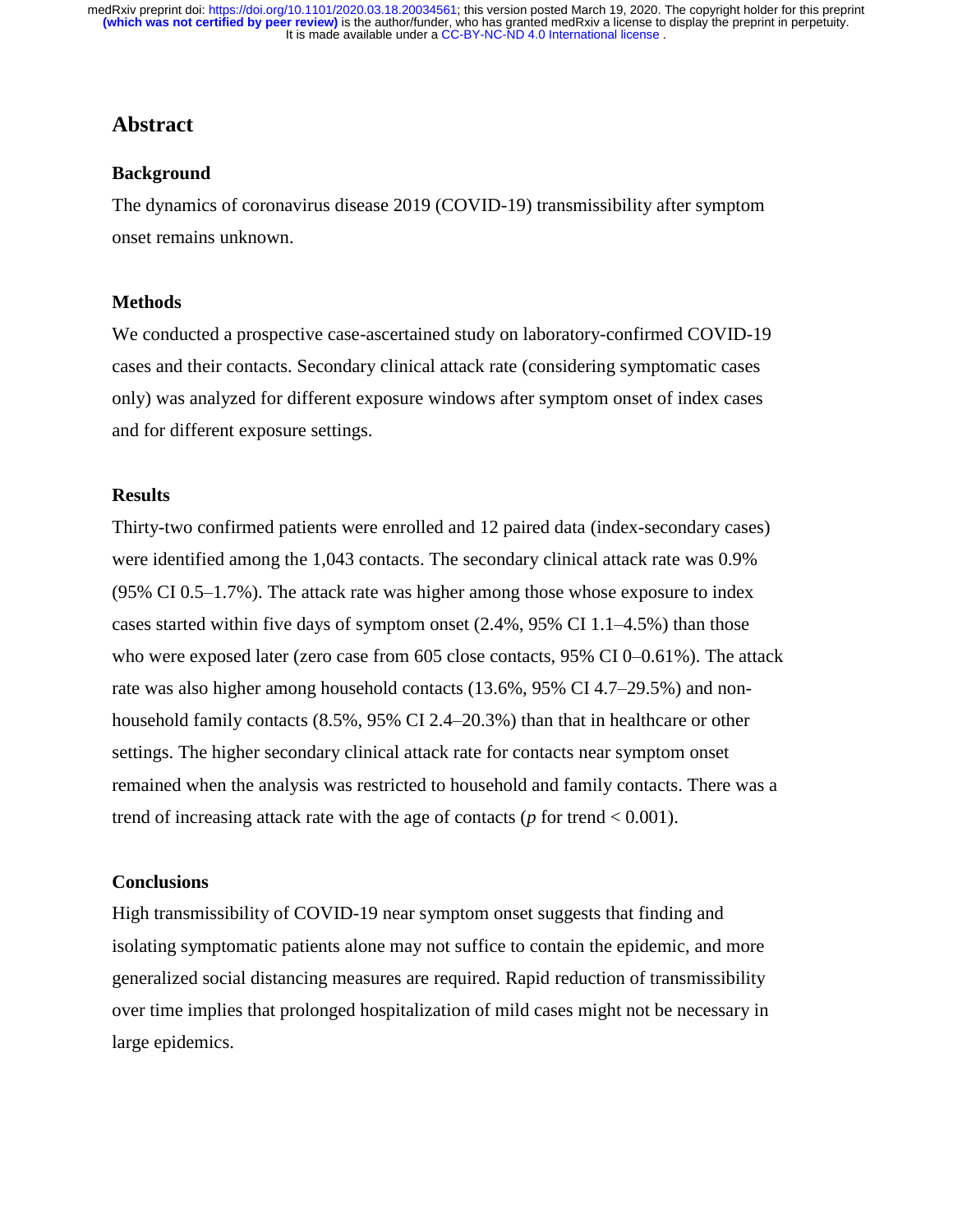## **Main text**

## **Introduction**

The coronavirus disease 2019 (COVID-19) outbreak originated from Wuhan has spread to more than 100 countries only two months after the virus, Severe Acute Respiratory Syndrome Coronavirus 2 (SARS-CoV-2), was identified in January 2020.<sup>1,2</sup> Following the Wuhan lockdown and other extreme social distancing measures conducted by the Chinese government, several countries with massive outbreaks also implemented similar measures, including shutting down the entire cities or communities, banning international or domestic travel, conducting border control with symptom screening, and implementing isolation and quarantine to slow down the epidemic.

However, for a novel pathogen like SARS-CoV-2, its unknown epidemiologic characteristics and transmission dynamics complicated the development and evaluation of effective control policies.<sup>3</sup> Researches on COVID-19 have sprouted with growing epidemics in different countries and provided some valuable insights. The short transmission cycle (serial interval) of COVID-19 and results from viral shedding studies suggested the possibility of transmission near or even before symptom onset, while prolonged viral shedding raised concerns about prolonged infectiousness and the need for extended hospital stay.<sup>4-6</sup> A few preliminary contact-tracing studies showed that the highrisk exposure setting of COVID-19 transmission was in the household.<sup>7-9</sup> Nevertheless, these fragmented knowledges were still inadequate to answer some practical questions like, when and how long we should isolate a COVID-19 patient or quarantine close contacts. To connect these insights and reveal the full picture of COVID-19 transmission, evidence from the field is urgently needed to provide information about the transmission risk at different time points after symptom onset and at different exposure settings.

Taiwan's first COVID-19 case was confirmed on January  $21.^{10}$  With proactive containment efforts and comprehensive contact tracing, the number of COVID-19 cases in Taiwan was maintained low compared to other countries overwhelmed by massive outbreaks.<sup>11</sup> Using the contact tracing data in Taiwan, we aimed to delineate the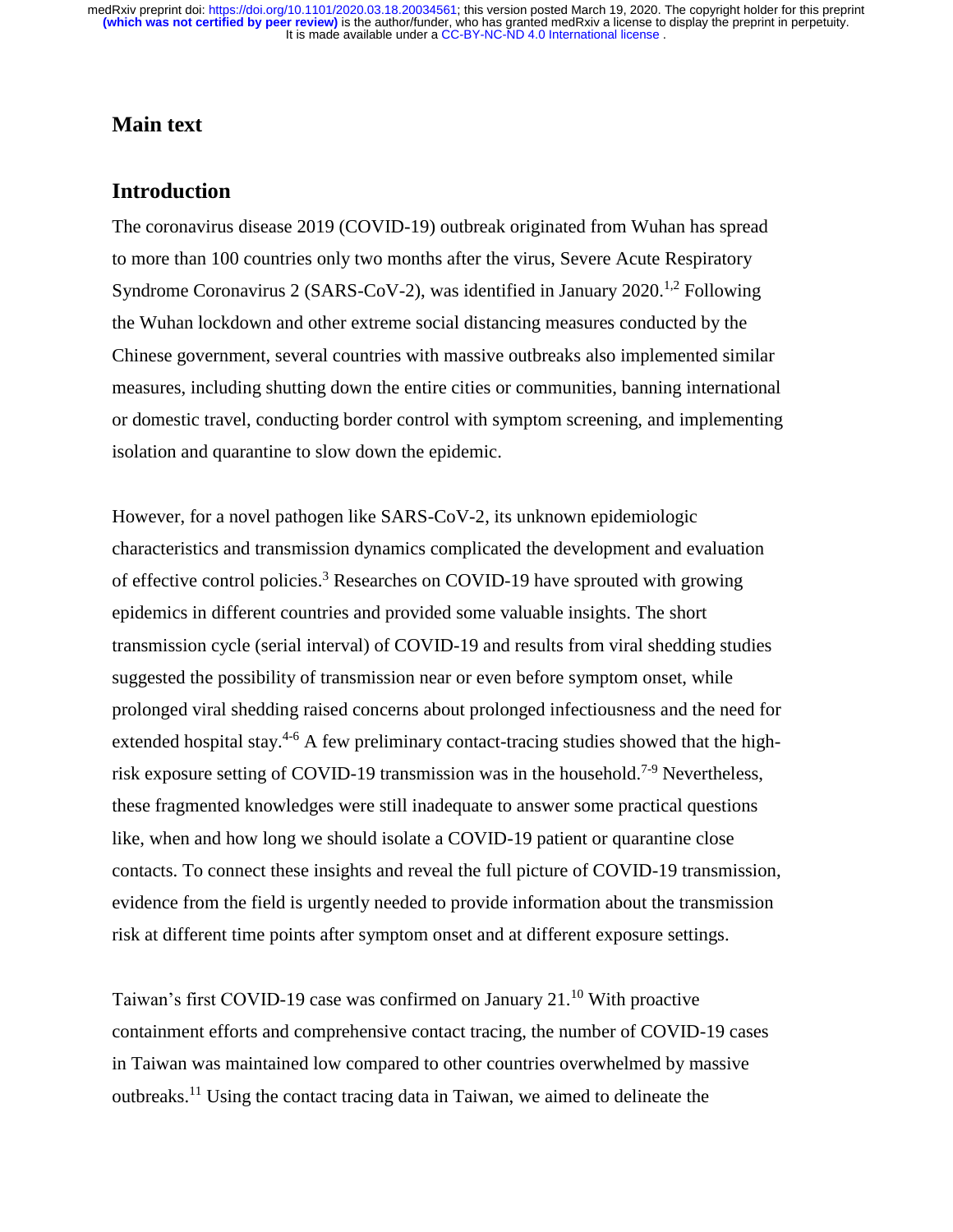transmission dynamics of COVID-19, evaluate the infection risk at different exposure windows, and estimate the infectious period.

### **Methods**

#### **Study population**

In response to the outbreak in Wuhan, Taiwan Centers for Disease Control (Taiwan CDC) made COVID-19 as a notifiable disease on January 15, 2020. A prospective caseascertained study enrolling all confirmed cases and their close contacts was conducted between January 15 and February 26.

#### **Ascertainment of cases**

A confirmed case should meet the criteria of notification for COVID-19 in Taiwan and be tested positive by real-time reverse transcriptase-polymerase chain reaction (RT-PCR) test.<sup>12</sup> Detailed information including demographic and clinical data was reported to the National Notifiable Disease Surveillance System.<sup>13</sup> The investigation team determined the clinical severity of the confirmed patients following the World Health Organization (WHO) interim guidance. $^{14}$ 

#### **Contact tracing for COVID-19**

When the patient was laboratory-confirmed to have SARS-CoV-2 infection, a thorough epidemiological investigation including contact tracing was implemented by the outbreak investigation team of Taiwan CDC and local health authorities. The definition of a close contact was a person who did not wear appropriate personal protection equipment (PPE) while having face-to-face contact with a confirmed case for more than 15 minutes after symptom onset. A contact was listed as a household contact if he/she lived in the same household with the index case, while those listed as family contacts were family members not living in the same household. For health care settings, close contact was defined by contacting an index case within two meters without appropriate PPE. Medical staff, hospital workers, and other patients in the same setting were included.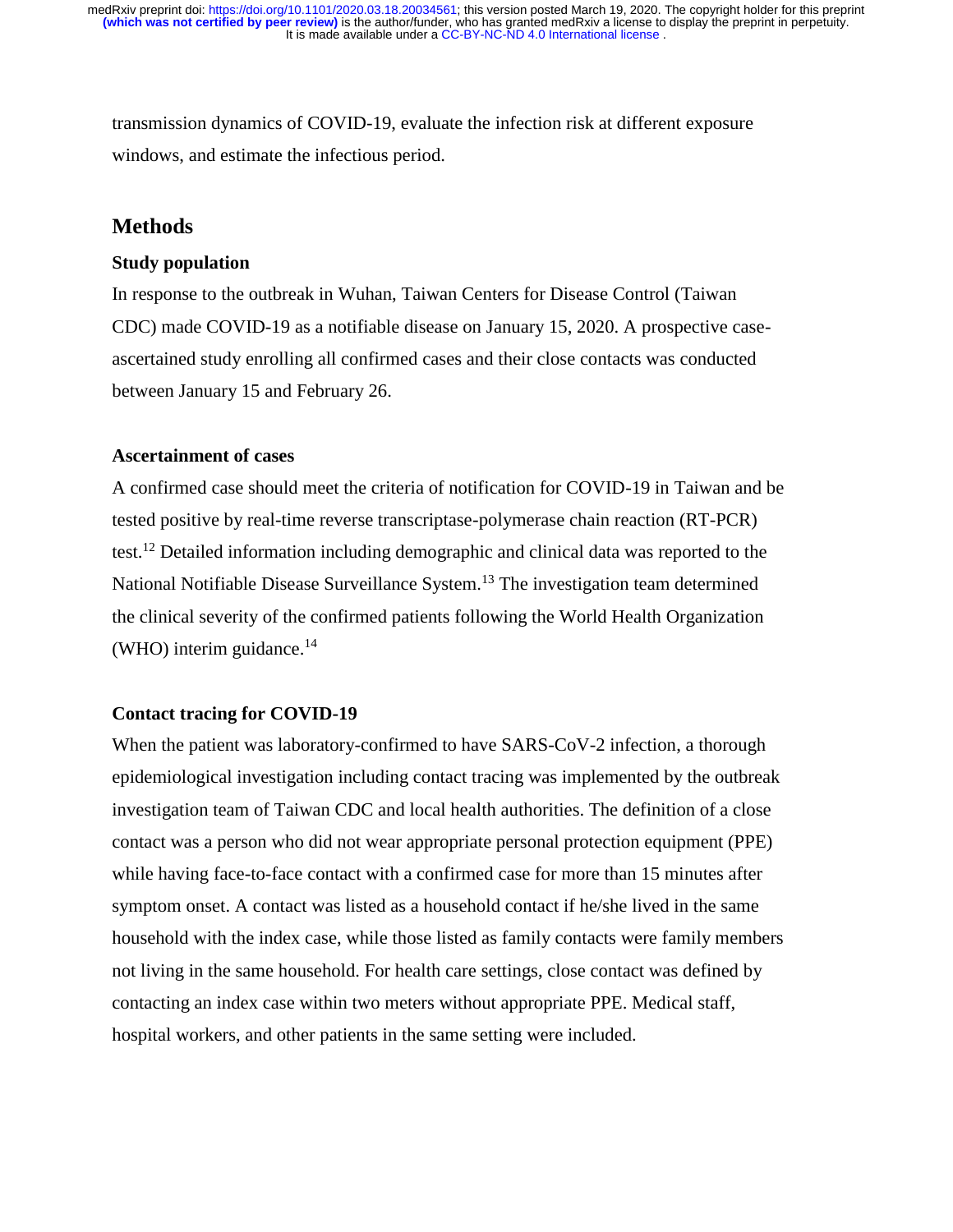All close contacts were quarantined at home for 14 days after their last exposure to the index case. During the quarantine period, any relevant symptoms (fever, cough, or other respiratory symptoms) of close contacts would trigger RT-PCR testing for COVID-19. For high-risk populations, including household and hospital contacts, RT-PCR was performed regardless of symptoms. In Taiwan CDC, we used an electronic tracing system (Infectious Disease Contact Tracing Platform and Management System) to follow and record the daily health status of those quarantined contacts. The information collected included age, gender, the index case, date of exposure, and the exposure setting.

#### **Data processing and analysis**

Paired data of index case and close contacts were extracted from the contact tracing database and outbreak investigation reports. For a family cluster, the index case was determined based on the temporality of symptom onset and review of the epidemiological link. A secondary case was excluded from the paired data if the date of onset was earlier than the date of exposure. Similarly, a close contact would be excluded if the date of last exposure was earlier than the date of symptom onset of the index case. For health care contacts, the date of exposure would be the date of admission if the exact date of exposure was not recorded.

Incubation period and serial interval were estimated using the contact tracing data and publicly available datasets (Supplement Appendix). We used the Bayesian hierarchical model to increase the stability in small-sample estimation. The exposure window period was defined as the time period from the first contact after symptom onset of the index case to the end of contact. For household contacts who lived with the index case, the day of first contact was set to be the day of symptom onset of the index case. Secondary clinical attack rate was calculated by dividing the number of symptom confirmed cases by the number of close contacts. We analyzed the dynamic change of secondary clinical attack rate after symptom onset in several ways. First, we categorized contacts based on the time of the initial exposure to the index case after index case's symptom onset (days 0–3, 4–5, 6–7, 8–9, or >9). Second, we considered the whole exposure window period and fitted logistic regression models to estimate the piecewise period-specific odds ratio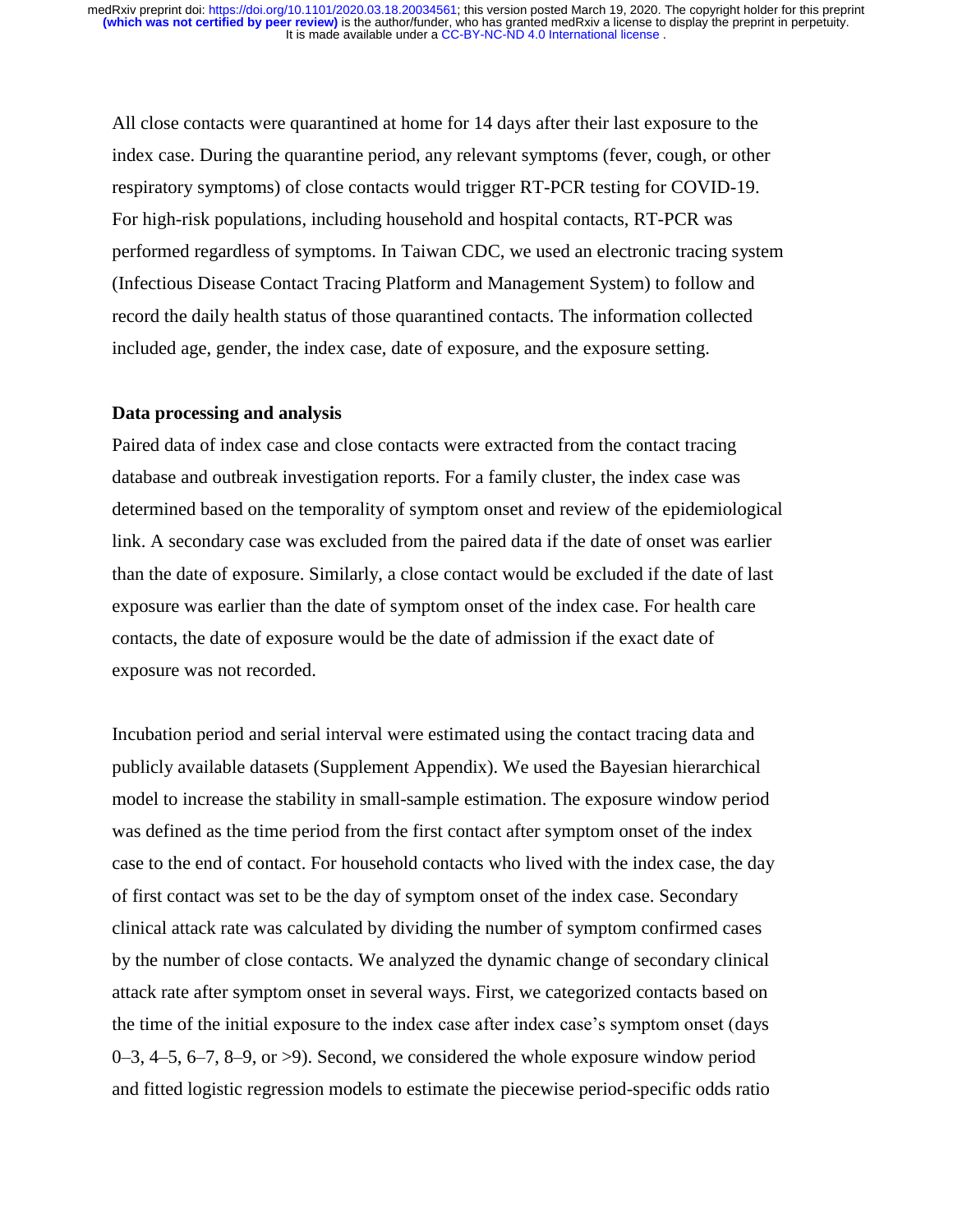under different definitions of exposure (binary exposure or cumulative person-time exposure in each categorical period). Third, we estimated the density function of transmission at different timing of exposure since symptom onset, considering the whole exposure window period and assuming a gamma distribution of the density function (See Supplementary appendix for details of the statistical analysis).

The data management and analysis were done using R software (R Foundation for Statistical Computing) and RStan (Stan Development Team).

## **Results**

By February 26, there were 32 laboratory-confirmed COVID-19 patients, including five household/family clusters and four asymptomatic patients. Sixteen (50%) patients were imported, and the remaining 16 cases were locally acquired. Of the 16 locally-acquired cases, three patients without any travel history were detected because of pneumonia of unknown etiology. The remaining 13 cases were secondary cases found through contact tracing. One of the 13 cases was excluded from subsequent transmission pair analysis because the documented day of exposure occurred after symptom onset of the secondary case. The median delay from symptom onset to confirmed diagnosis was 5 days (range 0–12) among imported cases and 18.5 days (range 2–28) among locally-acquired cases (Figure 1A). All secondary cases had their first day of exposure within five days of the index case's symptom onset (Figure 1B). The presumed transmission trees were depicted in Figure 1C. We estimated that the mean incubation period was 4.9 days (95% credible interval [CrI] 2.7–8.4), and the mean serial interval was 7.0 days (95% CrI 3.7–13.2).

A total of 1,043 close contacts were identified. Among them, 3.4% were household contacts, 4.5% were non-household family contacts, and 28.9% were health care contacts (Table 1). The risk for COVID-19 infection (considering 12 transmitted cases) in the contacts was 1.2% (95% confidence interval [CI] 0.6–2.0%), and the secondary clinical attack rate was 0.9% (95% CI 0.4–1.6%) among all contacts. The clinical attack rate was higher among those whose initial exposure to the index case was within five days of symptom onset (2.4%, 95% CI 1.1–4.5%) than those who were exposed later (zero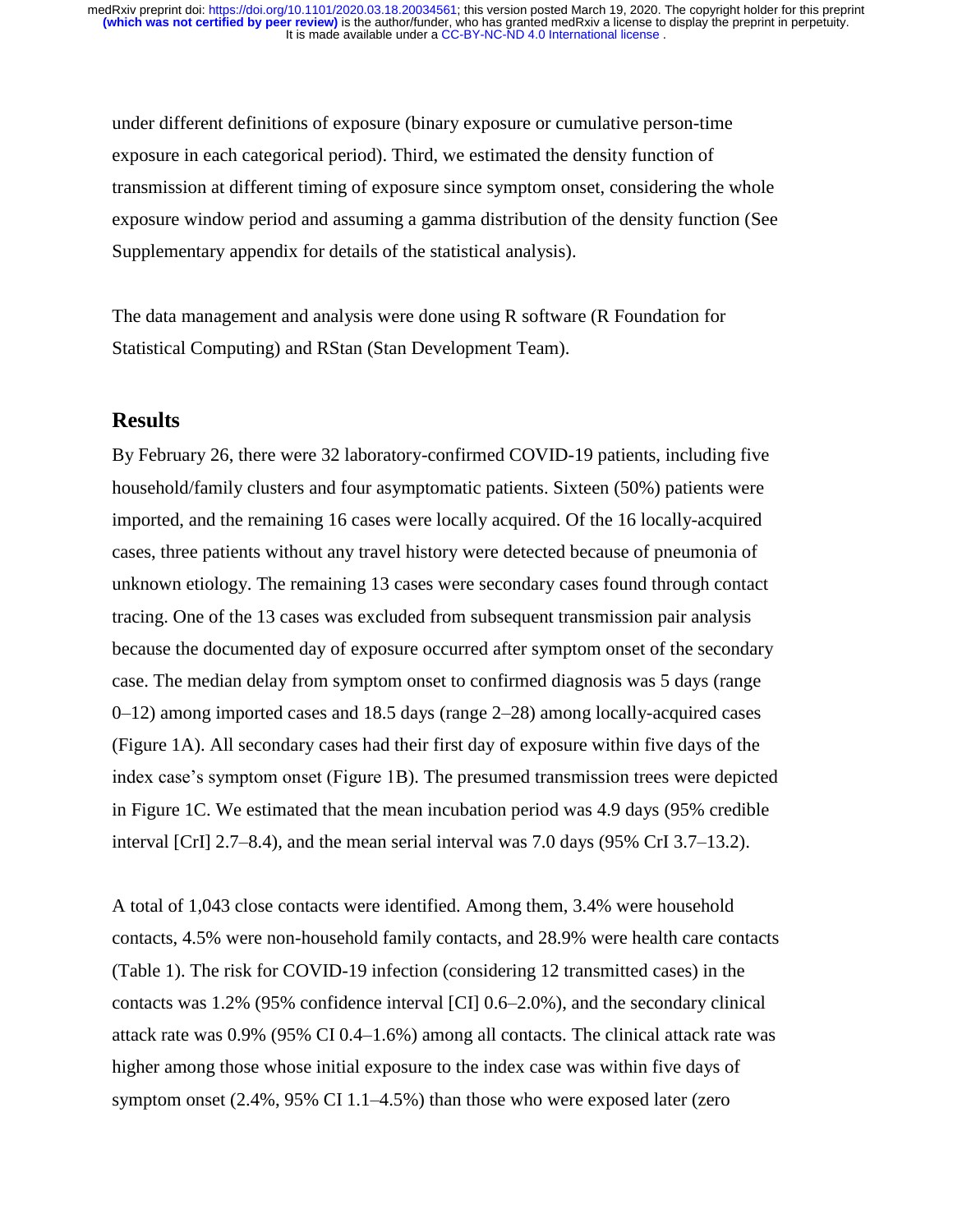transmission out of 605 contacts, 95% CI 0–0.61%) (Table 2 and Figure 2A). The attack rate from early exposure remained high when we restricted the analysis to household and non-household family contacts (Table 3 and Figure 2B). Further analyses that accounted for the whole exposure window period also revealed higher transmissibility near symptom onset (Figure 2C–2D).

The secondary clinical attack rate was 13.6% (95% CI 4.7–29.5%) among household contacts and 8.5% (95% CI 2.4–20.3%) in non-household family contacts (Table 2). No nosocomial infection was observed in this study. There was a trend of increasing secondary clinical attack rate with the age of contacts, ranging from 0% (95% CI 0– 5.1%) in those aged less than 20 years to 3.6% (95% CI 0.8–10.3%) in those aged 60 years and above (*p* for linear trend: <0.001). Close contacts of confirmed cases presented with mild illness were not at a lower risk compared to the contacts of more severe cases. The secondary attack rate among contacts of locally-acquired cases was higher than that among contacts of imported cases (Table 2).

## **Discussion**

This study is one of the very few initial reports of the secondary clinical attack rate among close contacts to confirmed COVID-19 cases. Our analysis revealed the early transmission dynamics with relatively short infectious period of COVID-19: a higher transmission risk around the time of symptom onset of the index case, followed by a lower transmission risk at the later stage of disease. The observed decreasing transmission risk over time for COVID-19 was in striking contrast to the transmission pattern of SARS, in which the transmission risk remained low until after day 5 of symptom onset in the index cases.<sup>15</sup>

Our finding might explain the substantially shorter transmission cycle (serial interval) of COVID-19 than that of SARS. Following Nishiura et al,<sup>4</sup> we updated the information on transmission pairs from published reports and included 48 pairs. The updated serial interval had a mean of 5.4 days (95% CrI 4.1–7.2 days) (Supplementary Appendix). In contrast, the mean serial interval of SARS was estimated to be 8.4 days in Singapore.<sup>15</sup>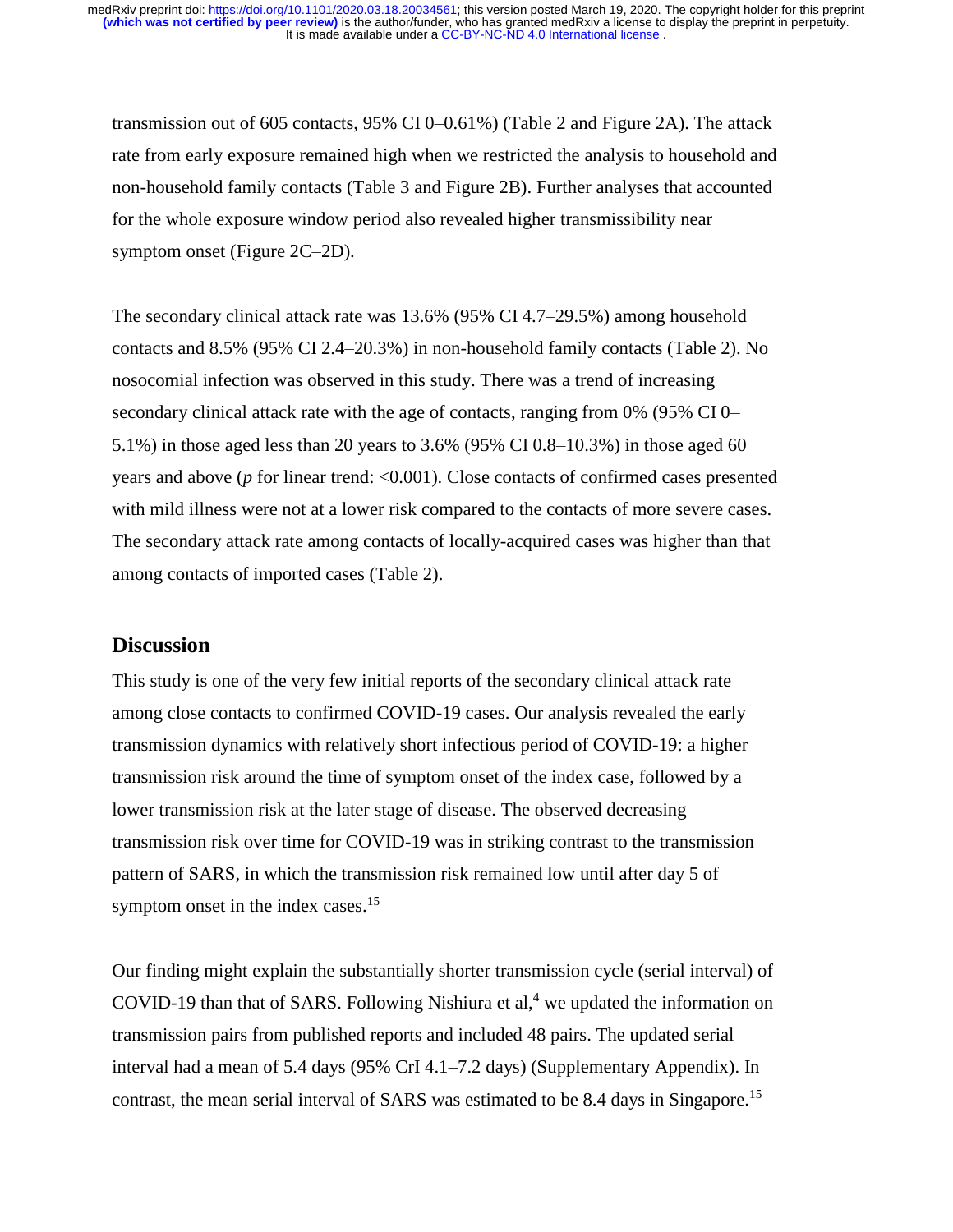Our analysis suggested that the shorter serial interval of COVID-19 was due to the combination of early-stage transmission and a short period of infectiousness.

The observed pattern of secondary clinical attack rate over time was also consistent with the quantitative data of the SARS-CoV-2 viral shedding in upper respiratory specimens, which reported a high viral load around the time of symptom onset, followed by a gradual decrease in viral shedding to a low level after 10 days.<sup>5</sup> The viral load was similar among asymptomatic, minimally symptomatic, and symptomatic patients. Another virological study in COVID-19 patients also found no viable isolates of the virus after the first week of symptoms. Our data agreed with the virological data on high transmissibility in the first week and much decreased risk afterwards.<sup>16</sup>

To summarize the evidence, the decreasing risk for secondary infection over time in our study, the observed short serial interval, and the trend of decreasing viral shedding and viability after symptom onset strongly suggested high transmissibility of the disease near or even before the day of symptom onset. Since the onset of overt clinical symptoms such as fever, dyspnea, and signs of pneumonia usually occurred 5–7 days after initial symptom onset, the infection might well have been transmitted onward at the time of detection.17,18 This characteristic makes the containment efforts challenging. In a modeling study, Hellewell et al. found that the possibility of controlling COVID-19 through isolation and contact tracing decreased with increasing proportion of transmission that occurred before symptom onset.<sup>19</sup> This simulation combined with our findings might explain the difficult situation in Wuhan, South Korea, Iran, and Italy. Aggressive social distancing and proactive contact tracing might be necessary to block the transmission chain of COVID-19 and to keep presumptive patients away from susceptible populations with a high risk for severe disease.

The observed short duration of infectiousness with lower risk of transmission one week after symptom onset had critical implications on redirecting the control efforts of COVID-19. Given the non-specific and mostly mild symptoms of COVID-19 at presentation, patients are often identified and hospitalized at the later stage of disease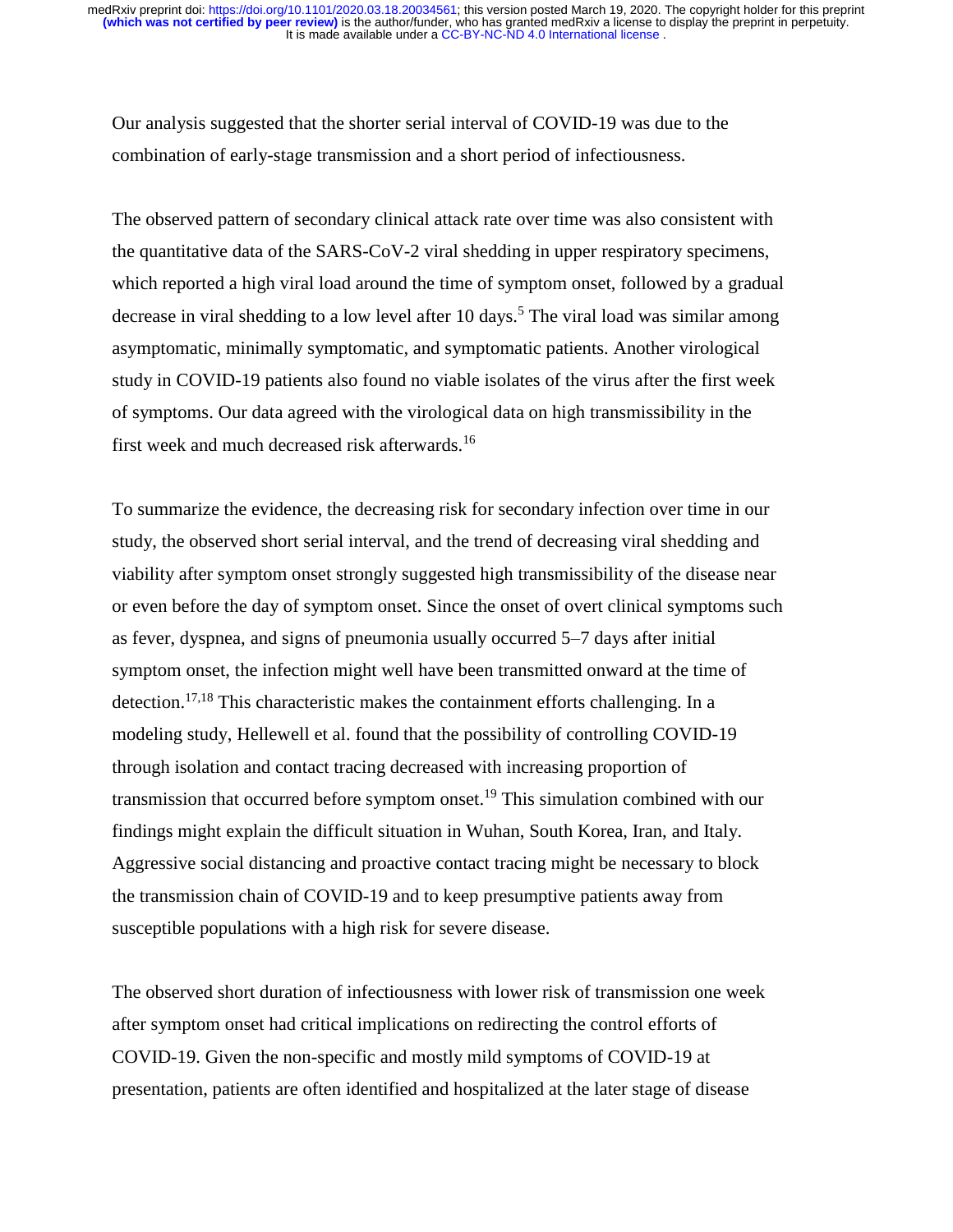when the transmissibility has started to decrease. In this case, hospitalization would not be helpful for isolation and reducing transmission, and should be spared for severe patients. When the number of confirmed cases increases rapidly, home care for patients with mild illness should be considered.<sup>20</sup> In Taiwan, the most prolonged duration of hospital isolation for the 32 confirmed cases was more than one month. If every patient with mild illness is to be isolated in the hospital or other isolation institutes for such a prolonged period, the healthcare system will soon be overwhelmed during a large epidemic. In this case, an unusually high case fatality rate such as that observed in Wuhan may occur.<sup>21,22</sup> Similarly, better understanding of the potential duration of transmission could help direct containment strategies. For example, the efforts of contacting tracing could focus on the contacts near or even before symptom onset of the index cases when the number of index cases or contacts is too large to afford. To fight a potential pandemic like COVID-19, improved efficiency for resource allocation will be critical since a massive outbreak will rapidly consume public health and medical resources.

Several patients in our study had pneumonia with unknown etiology and had multiple contacts in the healthcare setting before being diagnosed, but none of these healthcare contacts resulted in nosocomial transmission. Besides the basic PPE used by medical staffs, this result might be due to their late admissions and lower transmissibility by the time of hospitalization as well. This pattern is compatible with the observation in China and Hong Kong. In China, the number of nosocomial infections might be lower than that reported because some healthcare workers acquired infections in their households rather than in the healthcare setting;<sup>9</sup> In Hong Kong, most hospitalization was also delayed to at least 5 days after disease onset.<sup>23</sup> In closed settings like hospital or cruise ship,  $24,25$  fomite transmission might play an important role, amplifying the risk of transmission and making the temporality of transmission less identifiable.<sup>25-27</sup> Better understandings of the dynamic change of transmissibility over time and of the transmission route of infected health care workers could further reduce the unnecessary infection control measures and over-equipped PPEs, and thus reduce healthcare workers' workloads during large outbreaks.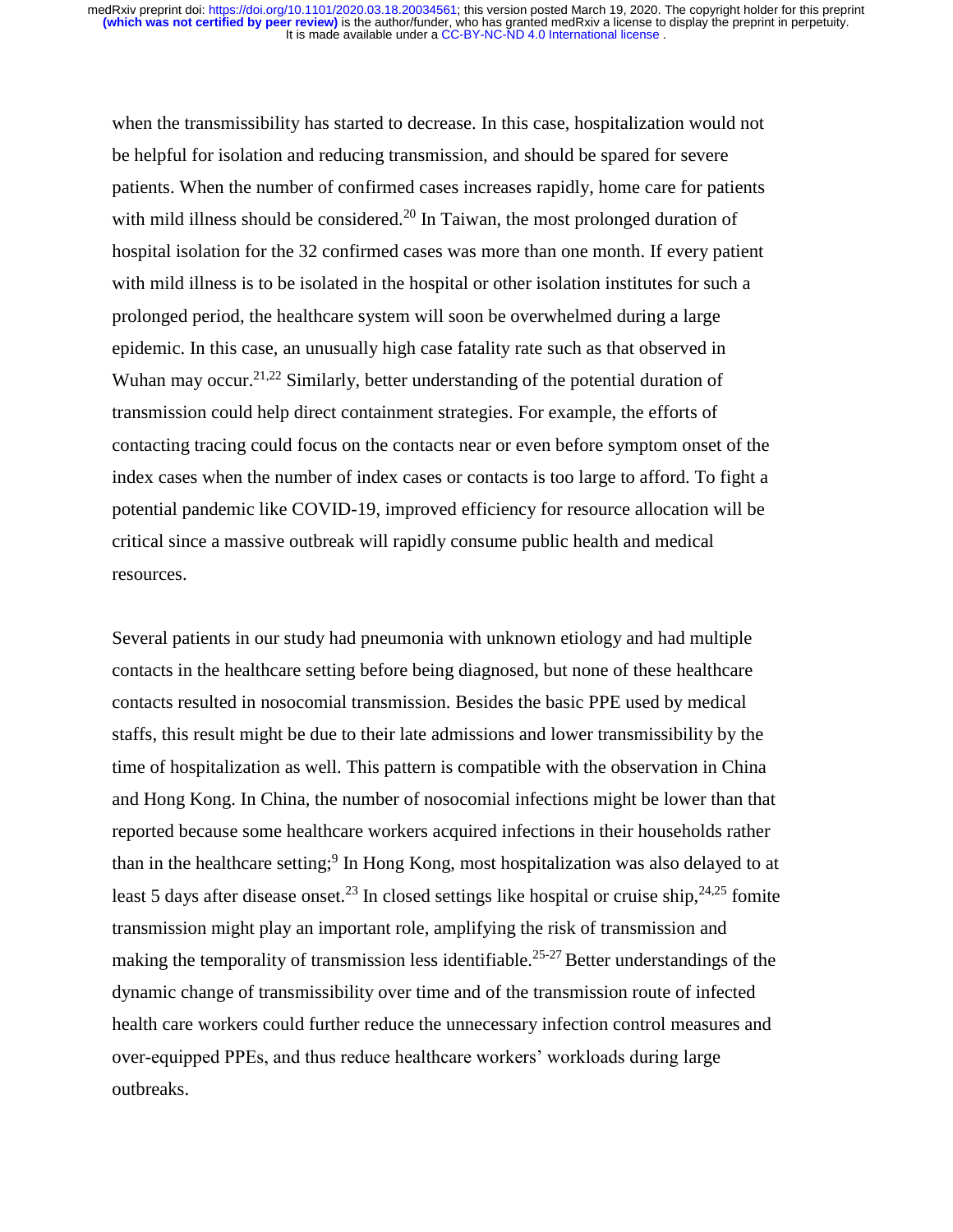Our study has limitations. First, we did not completely examine contacts before the symptom onset of the index cases. Therefore, we might have underestimated the importance of early transmission. In other words, the actual importance of early transmission could be higher than our estimates. Our findings agree with the recommendation from WHO on using four days before symptom onset as the starting date for contact tracing.<sup>28</sup> This modification might further reveal the pattern of early transmission in COVID-19. Second, we could not completely separate out the effect of close household contact and early contact given the strong correlation of the two. The increased transmissibility in the early stage of COVID-19 may be partially attributed to the effect of household and non-household family contacts rather than increased infectiousness at the early stage. But the pattern of early transmission remained when we stratified by type of exposure.

In summary, our analysis suggested that the majority of transmission of COVID-19 occurred at the very early stage of the disease, and the secondary clinical attack rate among contacts decreased over the time line of symptom development. The pattern of high transmissibility near symptom onset and possible short infectious period may drastically change the thinking of control strategies for COVID-19. More studies are urged to elucidate the transmission dynamics of this novel disease clearly.

## **Ethics approval**

Information collection were done by the pronouncement of the Central Epidemic Command Center (CECC), and, in accordance with Article 17 of the Communicable Disease Control Act. As part of the public health response functions of the CECC for surveillance purposes, institutional review board approval of this study was waived. The data was deidentified prior to analysis.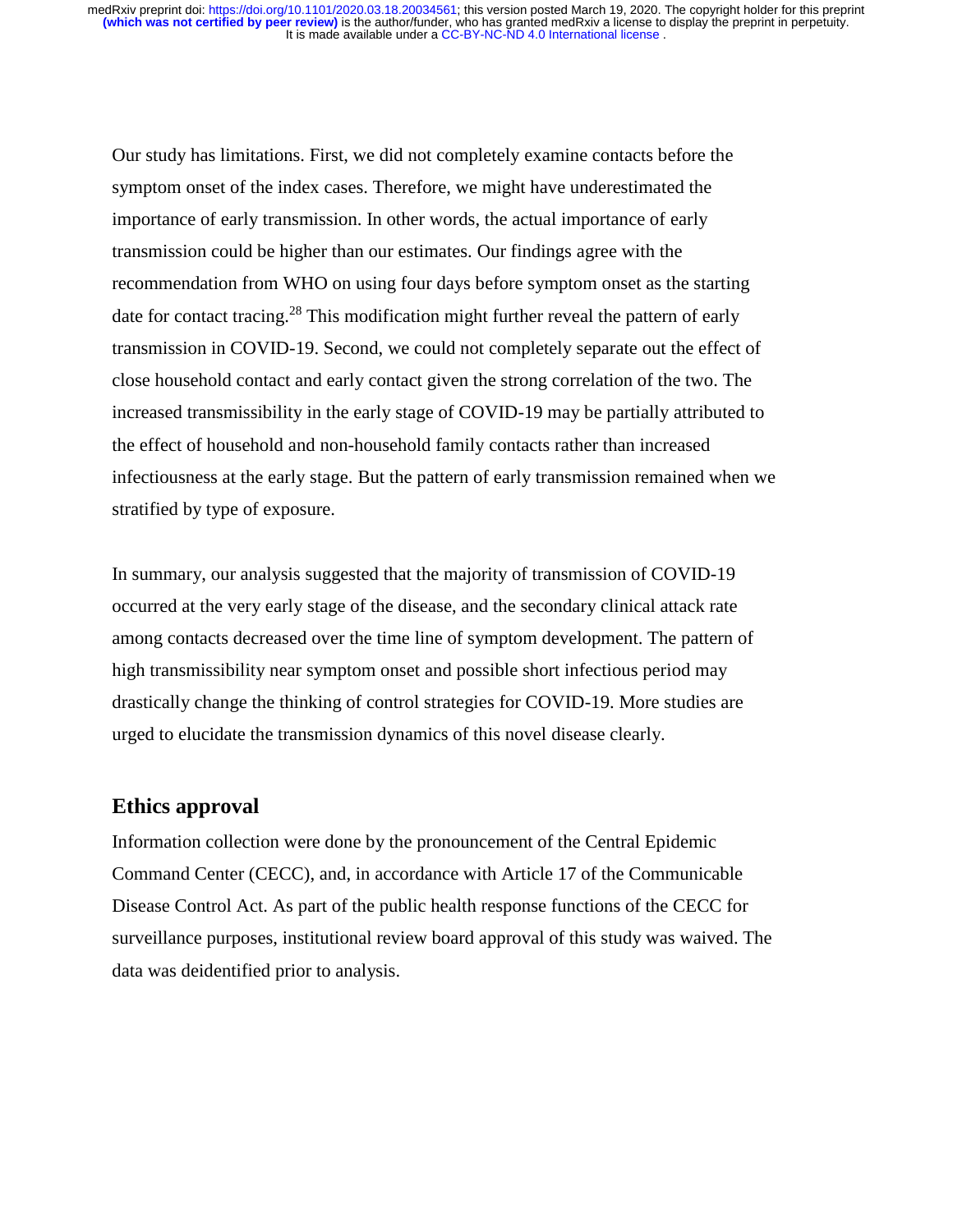## **Acknowledgment**

We thank the Taiwan COVID-19 outbreak investigation team (as listed in Supplement Appendix), and staffs of regional control centers of Taiwan CDC and public health bureaus (Taipei city, New Taipei city, Taoyuan city, Changhua county, and Kaohsiung county) for their dedicated outbreak investigation and meticulous date collection. Our works could not be done with their efforts. We also thank Chia-Lin Lee for the development of electronic contact tracing system (Epidemic Intelligence Center, Taiwan CDC); Ching-Hung Wang (Tony Q) for the consultation of system development; Angela Song-En Huang for writing assistance.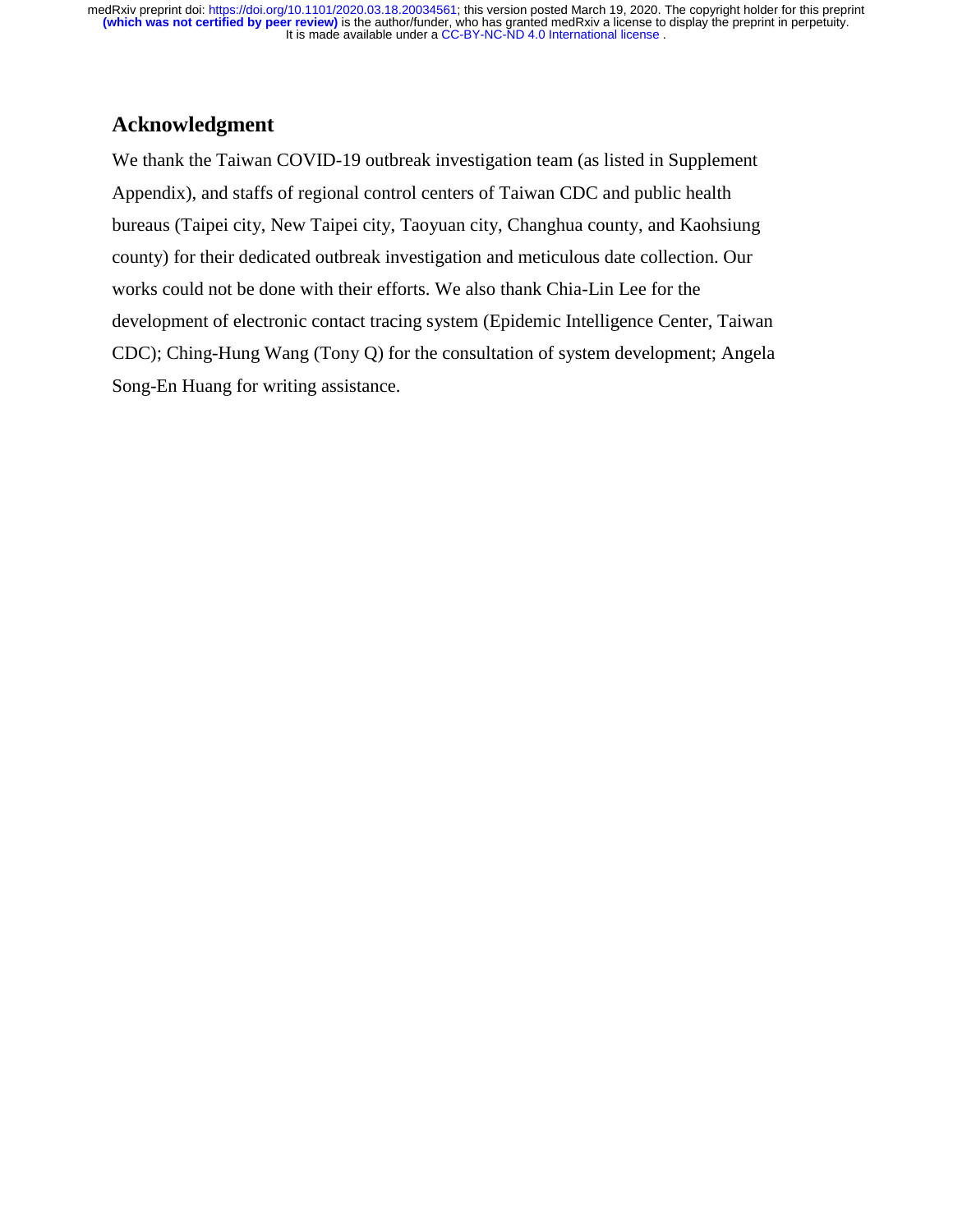# **Tables and Figures**

|                     | Household  | Family              | Health care | Others      |
|---------------------|------------|---------------------|-------------|-------------|
|                     | $(n=36)$   | $(n=47)$            | $(n=301)$   | $(n=659)$   |
| Age (median, range) | $44(7-96)$ | 49.5 $(12 -$<br>88) | $33(16-87)$ | $39(10-80)$ |
| Age group           |            |                     |             |             |
| $0 - 19$            | 7(19%)     | 4(9%)               | 2(1%)       | 57 (9%)     |
| $20 - 39$           | 8(22%)     | 10(21%)             | 190 (63%)   | 254 (39%)   |
| $40 - 59$           | 10(28%)    | 17 (36%)            | 72 (24%)    | 251 (38%)   |
| $\geq 60$           | 8(22%)     | 7(15%)              | 20 (7%)     | 47 (7%)     |
| Unknown             | 3(8%)      | 9(19%)              | 17(6%)      | 50 (8%)     |
| <b>Sex</b>          |            |                     |             |             |
| Male                | 17(47%)    | 22 (47%)            | 88 (29%)    | 366 (56%)   |
| Female              | 19 (53%)   | 25 (53%)            | 204 (68%)   | 260 (39%)   |
| Unknown             | $0(0\%)$   | $0(0\%)$            | 9(3%)       | 33 (5%)     |
| Time from onset to  |            |                     |             |             |
| exposure*           | $0(0-5)$   | $1. (0-26)$         | $8(0-23)$   | $7(0-26)$   |
| (median, range)     |            |                     |             |             |
| Time from onset to  |            |                     |             |             |
| exposure*           |            |                     |             |             |
| $\leq$ 3 days       | 35 (97%)   | 10(21%)             | 45 (15%)    | 209 (32%)   |
| $4-5$ days          | 1(3%)      | $0(0\%)$            | 14(5%)      | 59 (9%)     |
| $6-7$ days          | $0(0\%)$   | 9(19%)              | 14 (5%)     | 61 (9%)     |
| 8-9 days            | $0(0\%)$   | 3(6%)               | 104 (35%)   | 276 (42%)   |
| $> 9$ days          | $0(0\%)$   | 22 (47%)            | 123 (41%)   | $10(2\%)$   |
| Unknown             | $0(0\%)$   | 3(6%)               | $1(0\%)$    | 44 (7%)     |

## **Table 1. The characteristics of close contacts by different exposure settings.**

\* Defined as the elapsed time between the date of symptom onset of the index case and the first date of exposure.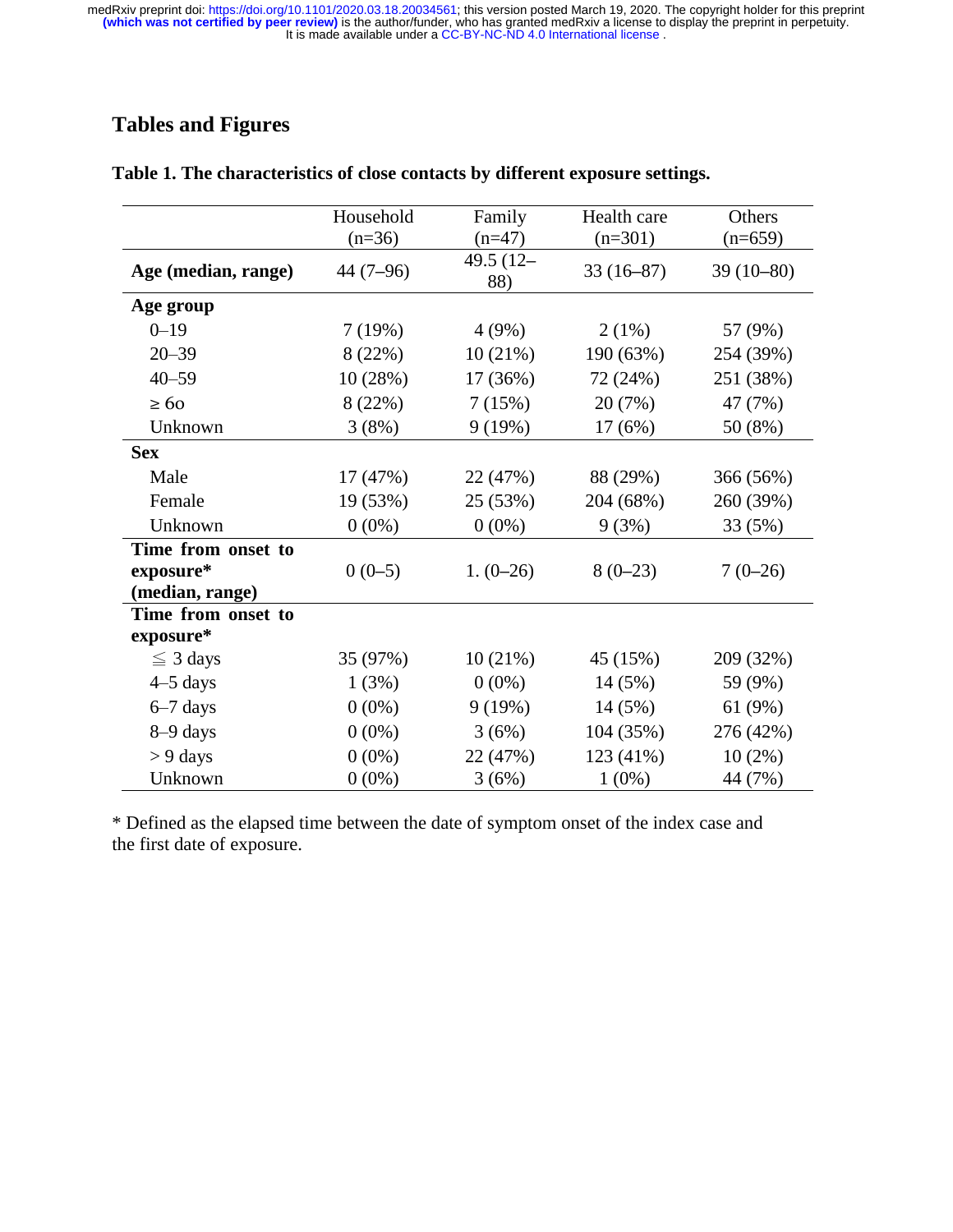|                                        | No. of secondary cases<br>(asymptomatic case) | <b>Secondary clinical</b><br>No. of<br>attack rate<br>contact<br>$(95\% \text{ CI})$ |                         | <b>Risk ratio</b><br>$(95\% \text{ CI})$ |  |  |  |  |
|----------------------------------------|-----------------------------------------------|--------------------------------------------------------------------------------------|-------------------------|------------------------------------------|--|--|--|--|
| <b>Exposure setting</b>                |                                               |                                                                                      |                         |                                          |  |  |  |  |
| Household*                             | 7(2)                                          | 36                                                                                   | 13.9% (4.7–29.5%)       | 1.00                                     |  |  |  |  |
| Family                                 | 5(1)                                          | 47                                                                                   | $6.5\%$ $(1.4-17.9\%)$  | $0.59(0.17-2.03)$                        |  |  |  |  |
| Health care                            | $\overline{0}$                                | 301                                                                                  | $0\%$ $(0-1.2\%)$       | $\overline{0}$                           |  |  |  |  |
| Others                                 | $\overline{0}$                                | 0% $(0-0.6\%)$<br>659                                                                |                         | $\overline{0}$                           |  |  |  |  |
|                                        | Time from onset to exposure**                 |                                                                                      |                         |                                          |  |  |  |  |
| $\leq$ 3 days                          | 11(3)                                         | 299                                                                                  | $2.7\%$ $(1.2-5.2\%)$ . | 1                                        |  |  |  |  |
| $4-5$ days                             | 1(0)                                          | 74                                                                                   | $1.4\%$ (0-7.3%)        | $0.50(0.06-3.94)$                        |  |  |  |  |
| $6-7$ days                             | 0(0)                                          | 84                                                                                   | $0\%$ $(0-4.3\%)$       | $\overline{0}$                           |  |  |  |  |
| 8-9 days                               | 0(0)                                          | 383                                                                                  | 0% $(0-0.1\%)$          | $\overline{0}$                           |  |  |  |  |
| $> 9$ days                             | 0(0)                                          | 155                                                                                  | 0% $(0-2.4\%)$          | $\overline{0}$                           |  |  |  |  |
| Age group of close contacts            |                                               |                                                                                      |                         |                                          |  |  |  |  |
| $0 - 19$                               | 1(1)                                          | 70                                                                                   | $0\%$ (0-5.1%)          |                                          |  |  |  |  |
| $20 - 39$                              | 3(1)                                          | 462                                                                                  | $0.4\%$ $(0.1-1.6\%)$   | $\mathbf{1}$                             |  |  |  |  |
| $40 - 59$                              | 5(1)                                          | 348                                                                                  | $1.1\% (0.3 - 2.9\%)$   | $2.66(0.49 - 14.41)$                     |  |  |  |  |
| $\geq 60$                              | 3(0)                                          | 82                                                                                   | $3.6\%$ $(0.8-10.3\%)$  | $8.45(1.43-49.8)$                        |  |  |  |  |
| <b>Imported index case</b>             |                                               |                                                                                      |                         |                                          |  |  |  |  |
| No                                     | 10(3)                                         | 485                                                                                  | $2.0\%$ $(1.0-3.8\%)$   | $\mathbf{1}$                             |  |  |  |  |
| Yes                                    | 2(0)                                          | 558                                                                                  | $0.4\%$ (0-1.3%)        | $0.17(0.04 - 0.79)$                      |  |  |  |  |
| <b>Clinical severity of index case</b> |                                               |                                                                                      |                         |                                          |  |  |  |  |
| Mild illness                           | 4(0)                                          | 230                                                                                  | $1.7\%$ $(0.5-4.4\%)$   | 1.00                                     |  |  |  |  |
| Mild pneumonia                         | 2(1)                                          | 26                                                                                   | $0.4\%$ $(0.1-2.1\%)$   | $0.22(0.02-1.96)$                        |  |  |  |  |
| Severe pneumonia                       | 0(0)                                          | 277                                                                                  | $0\%$ (0-1.3%)          | $\overline{0}$                           |  |  |  |  |
| ARDS/Sepsis                            | 6(2)                                          | 275                                                                                  | $1.4\%$ $(0.4-3.7\%)$   | $0.84(0.21 - 3.33)$                      |  |  |  |  |

**Table 2. Secondary clinical attack rate for COVID-19 among close contacts by different exposure attributes.** 

\*One foreign caregiver in the hospital was included as household contact.

\*\* Defined as the elapsed time between the date of symptom onset of the index case and the first date of exposure.

ARDS, acute respiratory distress syndrome.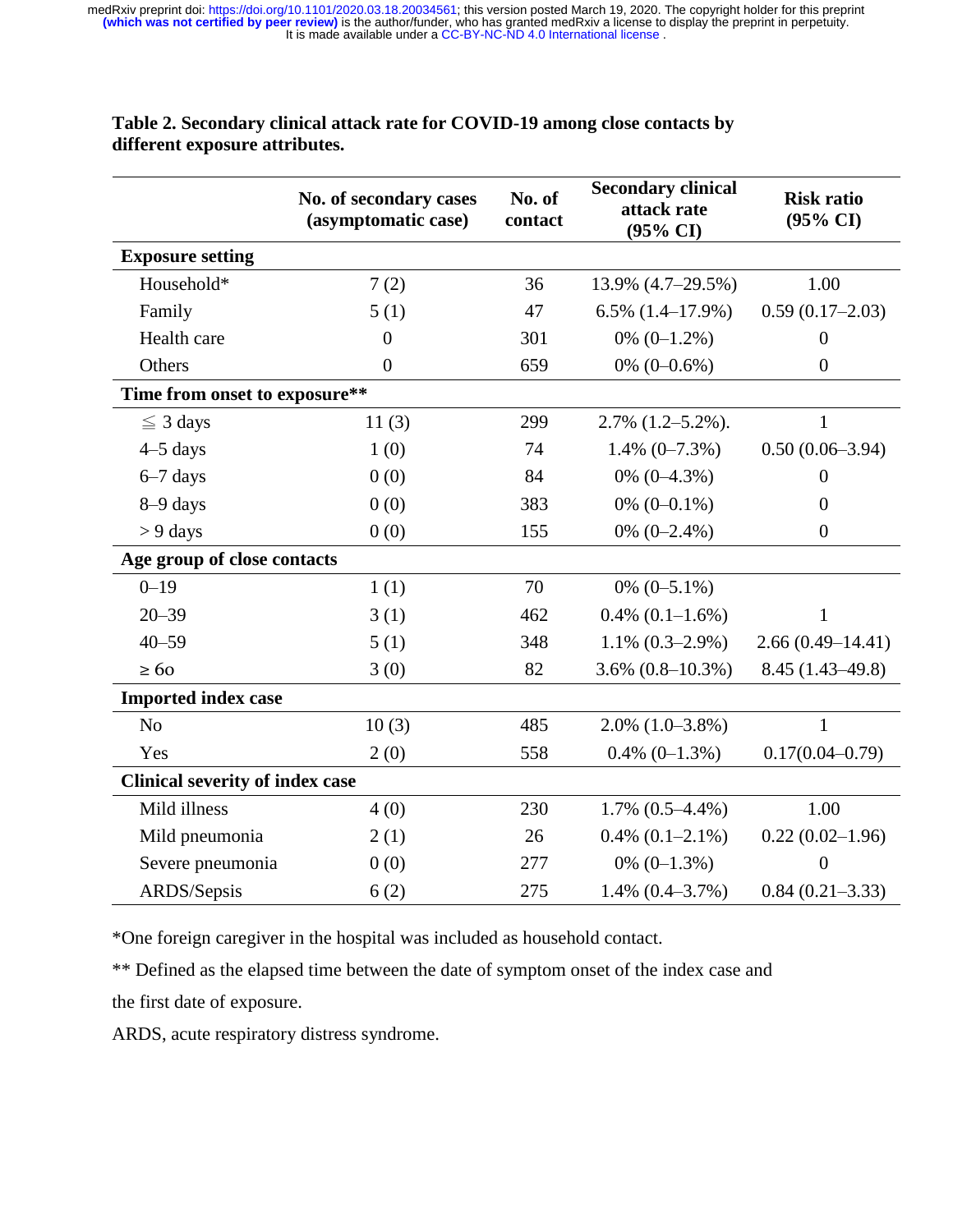|                              | Household                 |                           | Family           |                            | <b>Health care</b> |                  | <b>Others</b>    |          |
|------------------------------|---------------------------|---------------------------|------------------|----------------------------|--------------------|------------------|------------------|----------|
| <b>First day of exposure</b> | $\text{Case}/$<br>Contact | AR $(%)$                  | Case/<br>Contact | AR $(\% )$                 | Case/<br>Contact   | AR $(%)$         | Case/<br>Contact | AR $(%)$ |
| $\leq$ 3 days                | 4/29                      | 13.8<br>$(3.9 -$<br>31.7) | 4/9              | $(1.37 -$<br>44.4<br>78.8) | 0/45               | 0                | 0/209            | 0        |
| $4-5$ days                   | 1/1                       | $100(2.5-100)$            | 0/0              |                            | 0/14               | $\boldsymbol{0}$ | 0/59             | 0        |
| $6-7$ days                   | 0/0                       |                           | 0/9              | $\theta$                   | 0/14               | $\boldsymbol{0}$ | 0/61             | 0        |
| $8-9$ days                   | 0/0                       |                           | 0/3              | $\boldsymbol{0}$           | 0/104              | $\boldsymbol{0}$ | 0/276            | 0        |
| $> 9$ days                   | 0/0                       |                           | 0/22             | $\mathbf{0}$               | 0/123              | $\boldsymbol{0}$ | 0/10             | 0        |

**Table 3. The risk for symptomatic COVID-19 infection among close contacts, simultaneously stratified by exposure setting and time from symptom onset of the index case to first day of exposure.** 

\*Others: friends, airline crew members and passengers, and other casual contacts included

AR, attack rate (secondary clinical attack rate).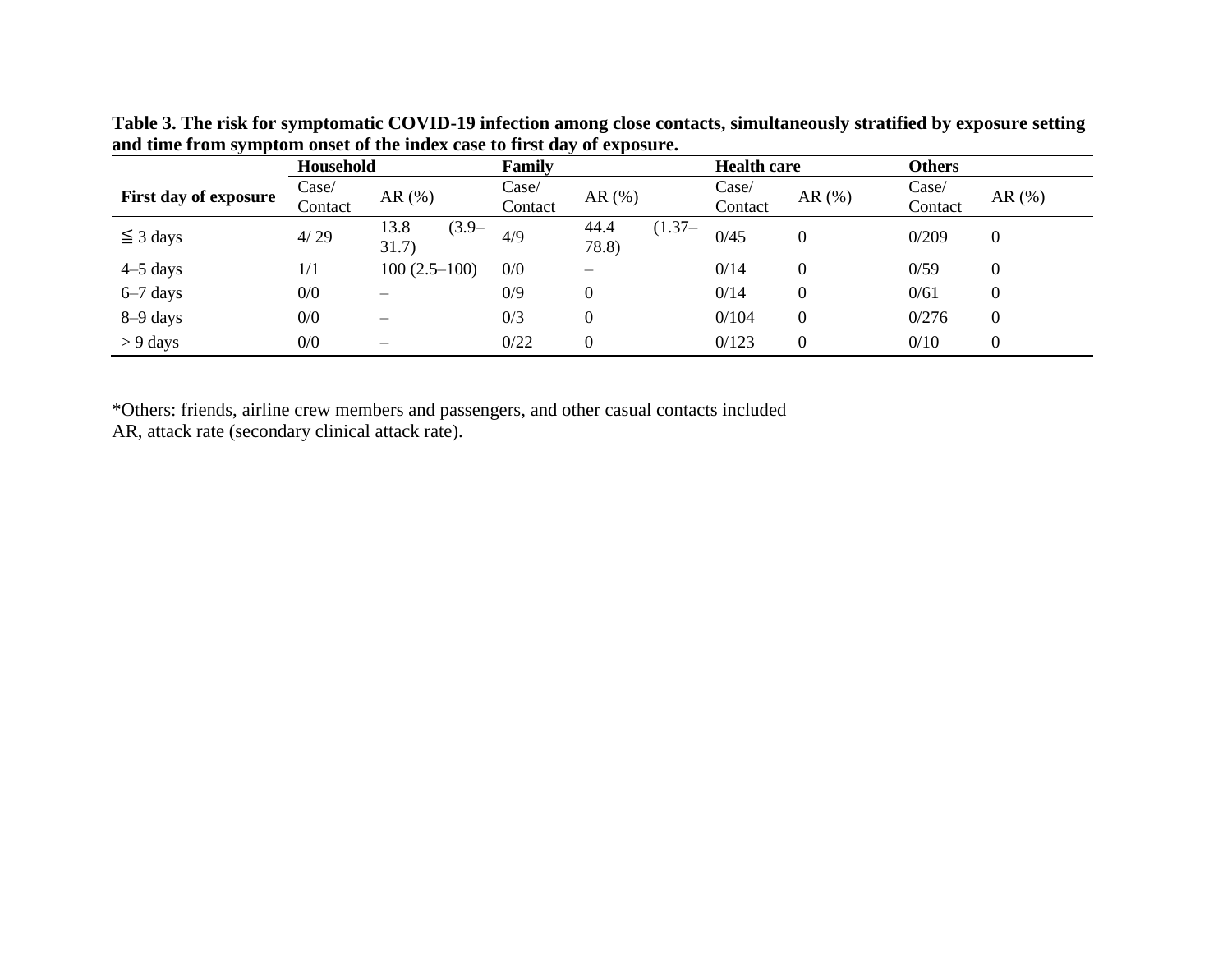

**Figure 1. Epidemiology of confirmed COVID-19 cases in Taiwan. (A) Distribution of the interval between symptom onset to confirmed diagnosis of COVID-19 among 28 cases (excluding four asymptomatic cases). (B) Exposure window period of the 12 locally transmitted cases, defined as the time period from the first day of exposure after symptom onset of the index case to the last day of exposure. (C) Transmission tree of 12 locally transmitted pairs.**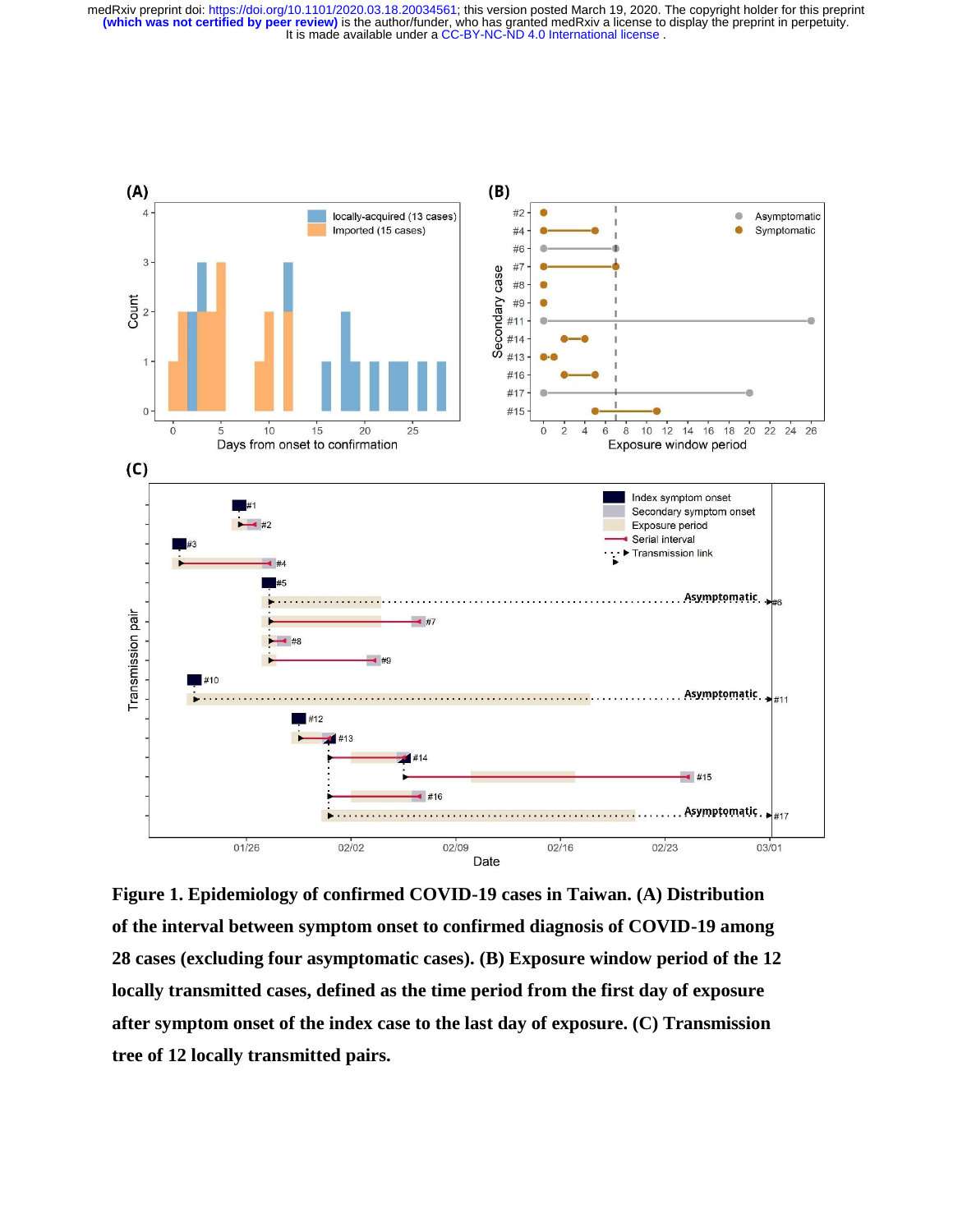

**Figure 2. Number of close contacts and secondary symptomatic cases, and secondary clinical attack rate by the time from symptom onset of index cases to the date of first exposure (A) among all contacts and (B) household and family contacts. (C) Odds ratio (log scale) of secondary disease by the different exposure period after symptom onset; the exposure dose was defined by the indicator approach (green) and the person-time approach (orange). (D) Estimated density function of transmission over the exposure period after symptom onset. See Supplementary Appendix for details.**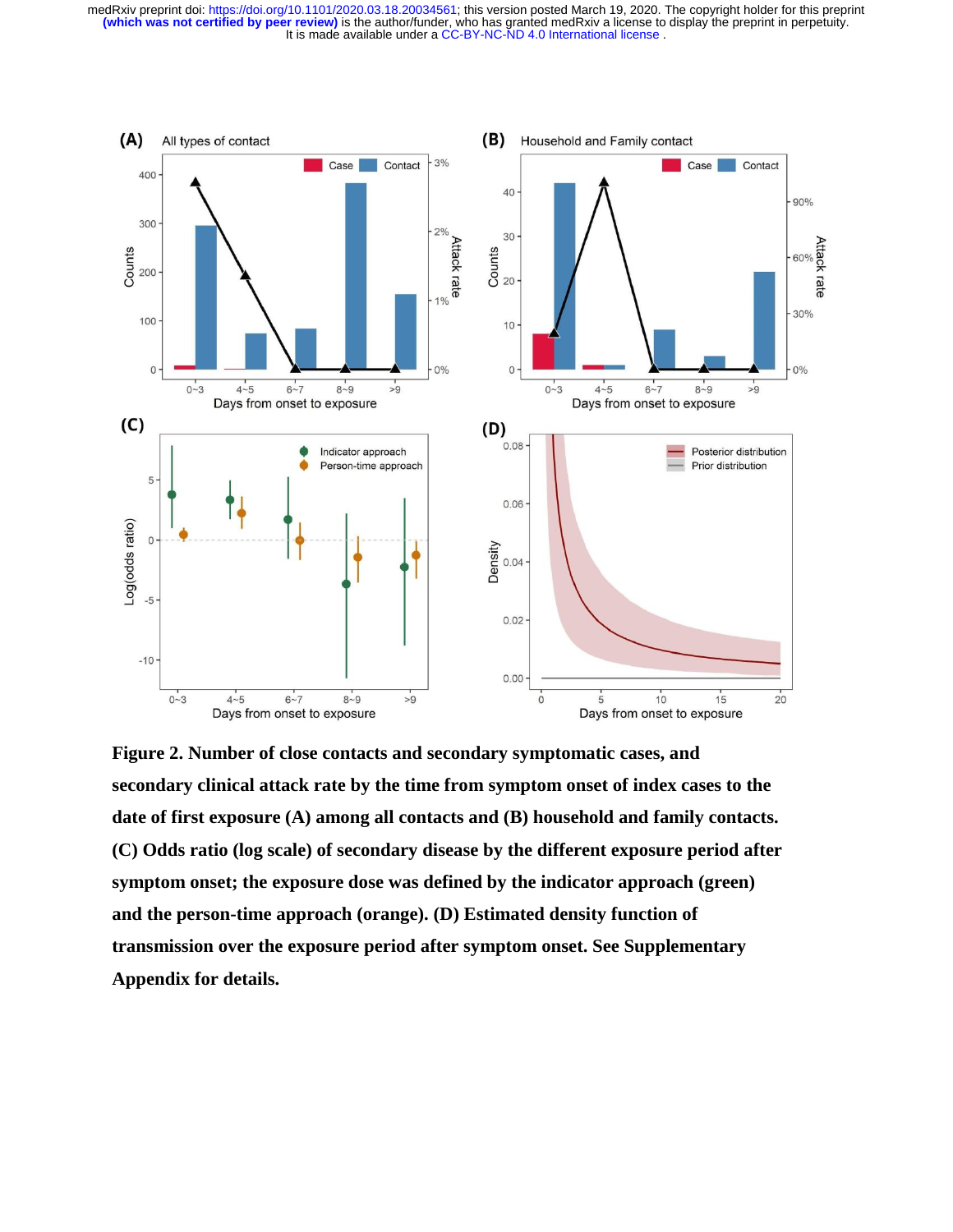## **References**

- 1. Zhu N, Zhang D, Wang W, et al. A Novel Coronavirus from Patients with Pneumonia in China, 2019. N Engl J Med 2020;382(8):727–33.
- 2. World Health Organization. Coronavirus disease 2019 (COVID-19) Situation Report — 48 [Internet]. World Health Organization. 2020 [cited 2020 Mar 8]; Available from: https://www.who.int/docs/default-source/coronaviruse/situationreports/20200308-sitrep-48-covid-19.pdf?sfvrsn=16f7ccef\_4
- 3. Lipsitch M, Swerdlow DL, Finelli L. Defining the Epidemiology of Covid-19 Studies Needed. N Engl J Med 2020.
- 4. Nishiura H, Linton NM, Akhmetzhanov AR. Serial interval of novel coronavirus (COVID-19) infections. International Journal of Infectious Diseases 2020.
- 5. Zou L, Ruan F, Huang M, et al. SARS-CoV-2 Viral Load in Upper Respiratory Specimens of Infected Patients. N Engl J Med 2020.
- 6. Pan Y, Zhang D, Yang P, Poon LLM, Wang Q. Viral load of SARS-CoV-2 in clinical samples. The Lancet Infectious Diseases 2020;:1–2.
- 7. Liu J, Liao X, Qian S, et al. Community Transmission of Severe Acute Respiratory Syndrome Coronavirus 2, Shenzhen, China, 2020. Emerg Infect Dis 2020;26(6):507.
- 8. Patel A, Jernigan DB, 2019-nCoV CDC Response Team. Initial Public Health Response and Interim Clinical Guidance for the 2019 Novel Coronavirus Outbreak - United States, December 31, 2019-February 4, 2020. MMWR Morb Mortal Wkly Rep 2020;69(5):140–6.
- 9. World Health Organization. Report of the WHO-China Joint Mission on Coronavirus Disease 2019 (COVID-19) [Internet]. 2020 [cited 2020 Mar 1]; Available from: https://www.who.int/docs/default-source/coronaviruse/who-chinajoint-mission-on-covid-19-final-report.pdf
- 10. Cheng S-C, Chang Y-C, Fan Chiang Y-L, et al. First case of Coronavirus Disease 2019 (COVID-19) pneumonia in Taiwan. J Formos Med Assoc 2020.
- 11. Wang CJ, Ng CY, Brook RH. Response to COVID-19 in Taiwan. JAMA 2020;
- 12. Corman VM, Landt O, Kaiser M, et al. Detection of 2019 novel coronavirus (2019-nCoV) by real-time RT-PCR. Euro Surveill 2020;25(3):2431.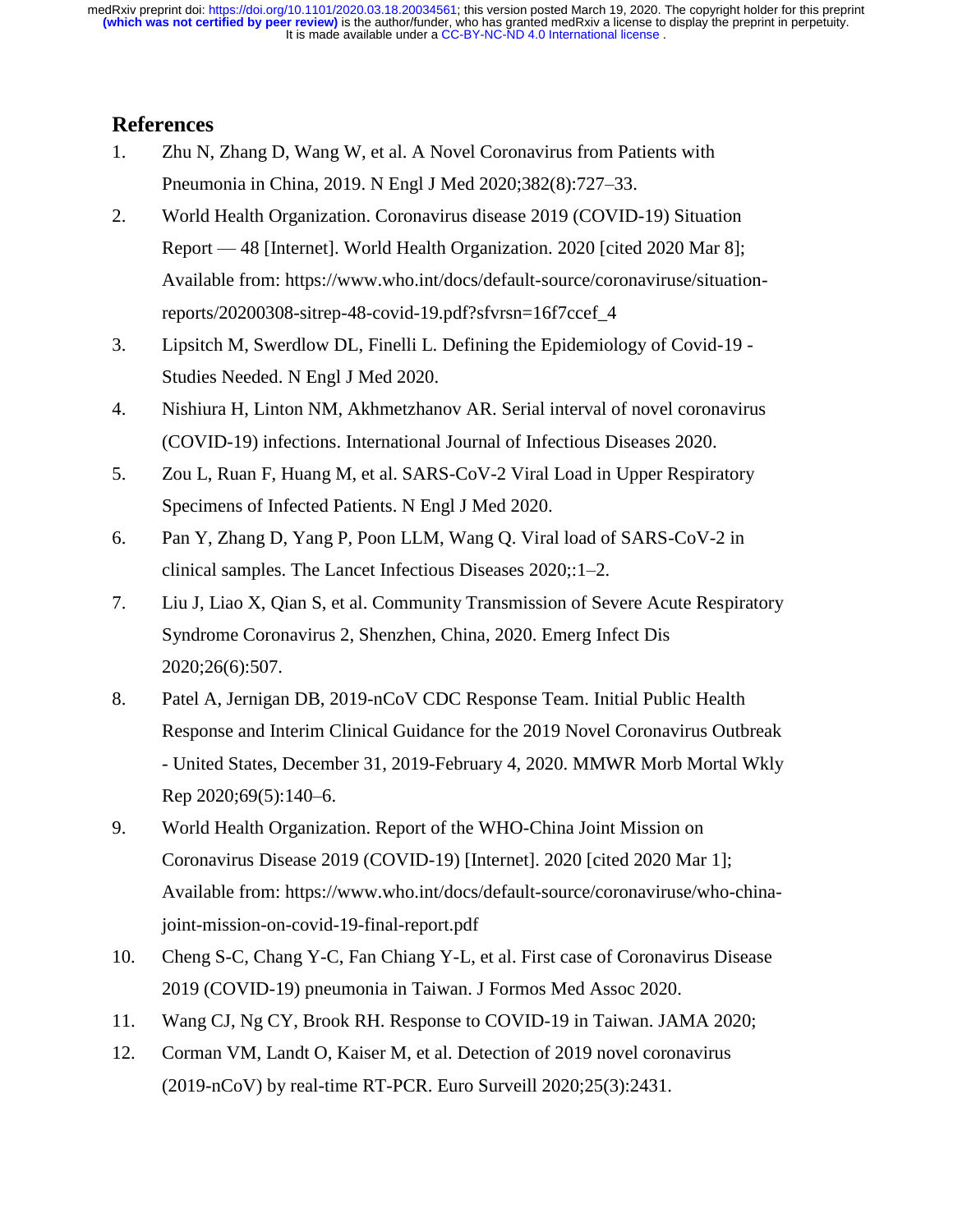- 13. Jian S-W, Chen C-M, Lee C-Y, Liu D-P. Real-Time Surveillance of Infectious Diseases: Taiwan's Experience. Health Security 2017;15(2):144–53.
- 14. World Health Organization. Clinical management of severe acute respiratory infection when novel coronavirus (2019-nCoV) infection is suspected [Internet]. World Health Organization. 2020 [cited 2020 Mar 4]; Available from: https://www.who.int/publications-detail/clinical-management-of-severe-acuterespiratory-infection-when-novel-coronavirus-(ncov)-infection-is-suspected
- 15. Lipsitch M. Transmission Dynamics and Control of Severe Acute Respiratory Syndrome. Science 2003;300(5627):1966–70.
- 16. Woelfel R, Corman VM, Guggemos W, et al. Clinical presentation and virological assessment of hospitalized cases of coronavirus disease 2019 in a travel-associated transmission cluster. medRxiv 2020;:2020.03.05.20030502.
- 17. Huang C, Wang Y, Li X, et al. Clinical features of patients infected with 2019 novel coronavirus in Wuhan, China. The Lancet 2020;395(10223):497–506.
- 18. Wang D, Hu B, Hu C, et al. Clinical Characteristics of 138 Hospitalized Patients With 2019 Novel Coronavirus–Infected Pneumonia in Wuhan, China. JAMA 2020.
- 19. Hellewell J, Abbott S, Gimma A, et al. Feasibility of controlling COVID-19 outbreaks by isolation of cases and contacts. The Lancet Global Health 2020.
- 20. World Health Organization. Home care for patients with suspected novel coronavirus (COVID-19) infection presenting with mild symptoms, and management of their contacts [Internet]. World Health Organization. 2020 [cited 2020 Mar 1]; Available from: https://www.who.int/publications-detail/home-carefor-patients-with-suspected-novel-coronavirus-(ncov)-infection-presenting-withmild-symptoms-and-management-of-contacts
- 21. Wu Z, McGoogan JM. Characteristics of and Important Lessons From the Coronavirus Disease 2019 (COVID-19) Outbreak in China. JAMA 2020.
- 22. Ji Y, Ma Z, Peppelenbosch MP, Pan Q. Potential association between COVID-19 mortality and health-care resource availability. The Lancet Global Health 2020.
- 23. Li Q, Guan X, Wu P, et al. Early Transmission Dynamics in Wuhan, China, of Novel Coronavirus-Infected Pneumonia. N Engl J Med 2020.